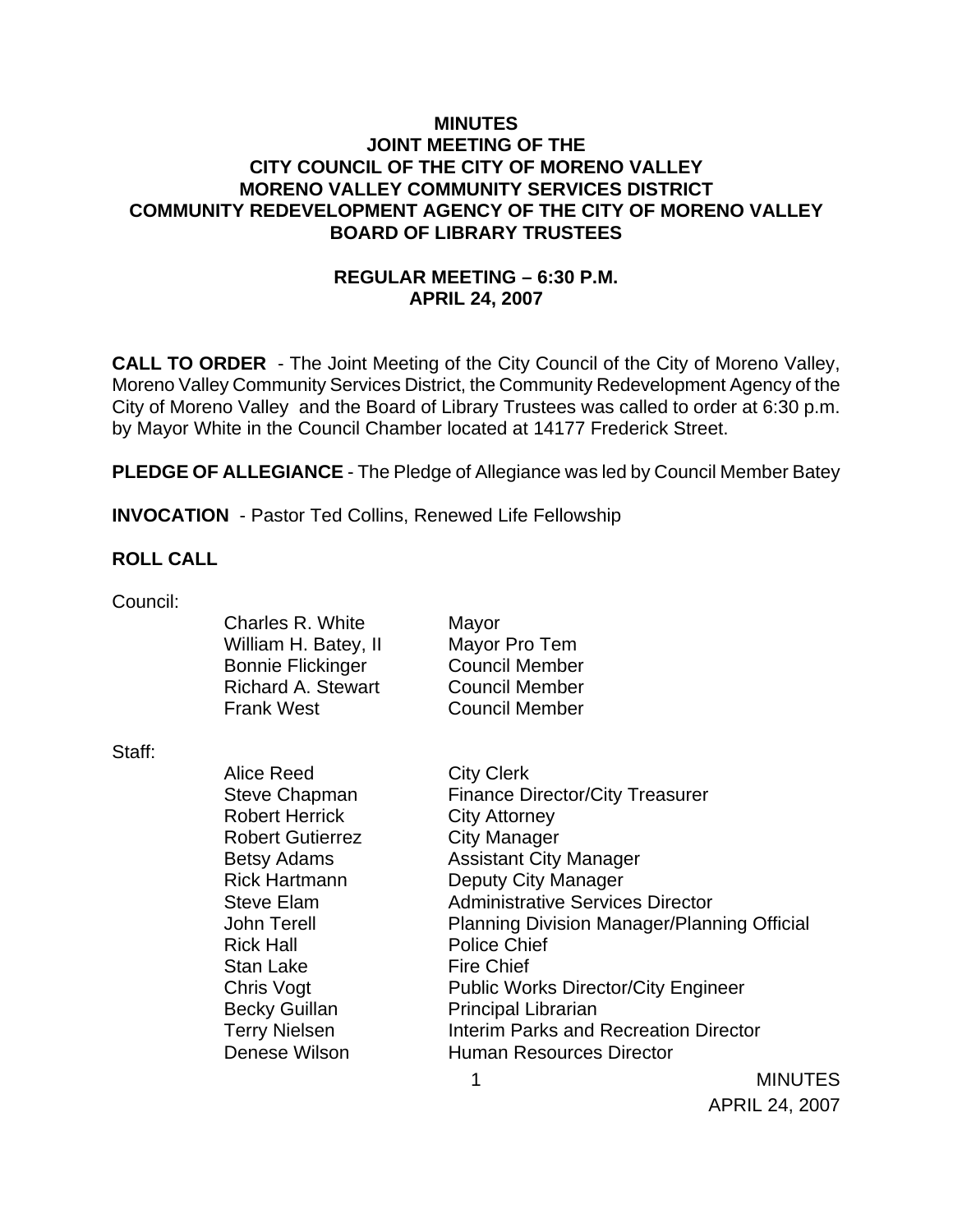Barry Foster **Economic Development Director** Angela Rushen Assistant to the City Manager

City Manager Gutierrez introduced new employee Michelle Dawson, Senior Management Analyst in the City Manager's Department.

#### **JOINT CONSENT CALENDARS (SECTIONS A-D) OF THE CITY COUNCIL OF THE CITY OF MORENO VALLEY, MORENO VALLEY COMMUNITY SERVICES DISTRICT, COMMUNITY REDEVELOPMENT AGENCY OF THE CITY OF MORENO VALLEY AND THE BOARD OF LIBRARY TRUSTEES**

Mayor White opened the agenda items for the Consent Calendars for public comments, there being none, public comments were closed.

## **A. CONSENT CALENDAR** - **CITY COUNCIL**

- A1. ORDINANCES FIRST READING BY TITLE ONLY Waived reading of all Ordinance Introductions and read by title only.
- A2. CITY COUNCIL REPORTS ON REIMBURSABLE ACTIVITIES (Report of: City Clerk's Department) Recommendation: Receive and file the reports on Reimbursable Activities for the period of April 4-17, 2007.
- A3. 2007 LEGISLATIVE UPDATE (Report of: Assistant to the City Manager) Recommendation: Receive and file the informational report.
- A4. REVIEW AND CONTINUE THE EMERGENCY ACTION REGARDING THE DESIGN AND CONSTRUCTION OF THE MORENO VALLEY UTILITIES (MVU) 115 KILOVOLT (KV) SUBSTATION AND SWITCHYARD FACILITY (Report of: Public Works Department) Recommendation: Review and continue the Emergency Action taken by the Council during the September 26, 2006 Council Meeting under Resolution 2006-113 Making Findings of an Emergency and Authorizing the Execution of the Design-Build Agreement for the Moreno Valley Utilities Substation and Switchyard Project between the City of Moreno Valley, as Owner, and ABB, Inc., a Delaware Corporation, as Design-Builder in accordance with Public Contract Code Sections 20168, 22050, and Government Code Section 5956.
- A5. NOTICE OF COMPLETION AND ACCEPTANCE OF THE TRAFFIC SIGNAL AT PIGEON PASS ROAD AND CLIMBING ROSE DRIVE, PROJECT NO. 06-12566726 (Report of: Public Works Department) Recommendation:
	- 1. Ratify Contract Change Order No. 1 and No. 2 (Final) for the Traffic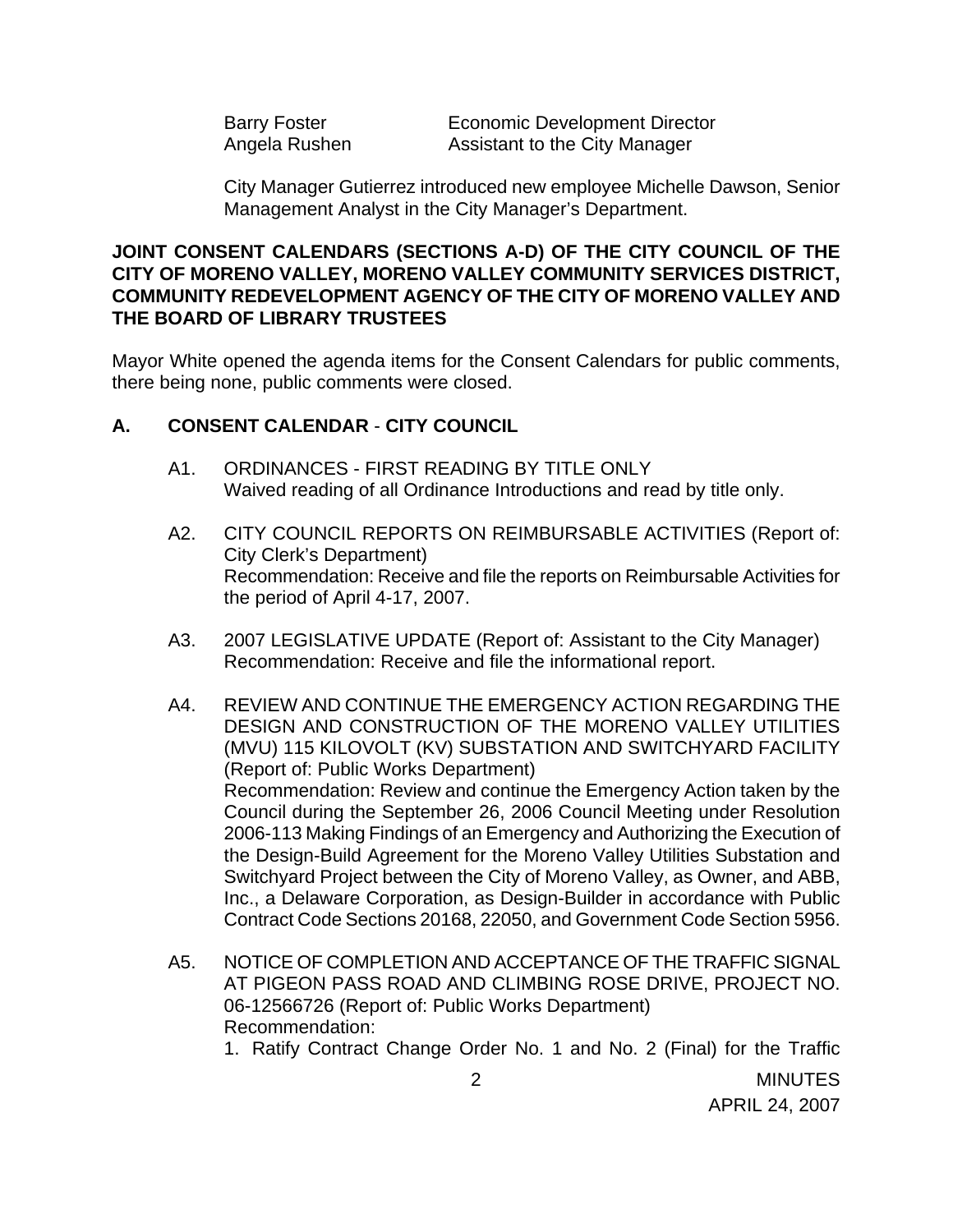Signal at Pigeon Pass Road and Climbing Rose Drive (Project No. 06- 12566726);

- 2. Accept the work as complete for the Traffic Signal at Pigeon Pass Road and Climbing Rose Drive, constructed by New West Signal, 14055 Foothill Blvd, Fontana, CA 92335;
- 3. Direct the City Clerk to record the Notice of Completion within ten (10) calendar days at the office of the County Recorder of Riverside County, as required by Section 3093 of the California Civil Code;
- 4. Authorize the Director of Finance to release the retention to New West Signal thirty-five (35) calendar days after the date of recordation of the Notice of Completion, if no claims are filed against the project; and
- 5. Accept the improvements into the City's maintained road system.
- A6. TRACT 24301 EXONERATION OF BONDS FOR PUBLIC IMPROVEMENTS, NORTH OF IRONWOOD AVENUE AND WEST OF INDIAN STREET, SUBDIVIDER – JAY A. ZUPPARDO, MORENO VALLEY, CA 92557 (Report of: Public Works Department) Recommendation: Authorize the City Engineer to exonerate the Faithful Performance Bond and Material and Labor Bond from American Motorists Insurance Company, submitted by Jay A. Zuppardo for Tract 24301.
- A7. PUBLIC MEETING REGARDING THE MAIL BALLOT PROCEEDINGS FOR ROSS STORES DISTRIBUTION FACILITY - BALLOTED ITEM: NATIONAL POLLUTANT DISCHARGE ELIMINATION SYSTEM (NPDES); TENTATIVE TRACT 33962 – BALLOTED ITEM: NATIONAL POLLUTANT DISCHARGE ELIMINATION SYSTEM (NPDES); TENTATIVE TRACT 32505 - BALLOTED ITEM: NATIONAL POLLUTANT DISCHARGE ELIMINATION SYSTEM (NPDES) (Report of: Public Works Department) **(Also listed as Item B2 under CSD Consent Calendar)**

 Recommendation: Accept public comments regarding the mail ballot proceeding for:

- a) Ross Stores Distribution Facility Assessor Parcel Number (APN) 312- 250-044 and Tentative Tracts 33962 and 32505 (and all affected phases) for approval of the appropriate National Pollutant Discharge Elimination System (NPDES) regulatory rate schedule.
- A8. NOTICE OF COMPLETION AND ACCEPTANCE OF THE CONSTRUCTION FOR THE ROUGH GRADING AND MORENO BEACH ACCESS IMPROVEMENTS FOR THE MORENO VALLEY SUBSTATION AND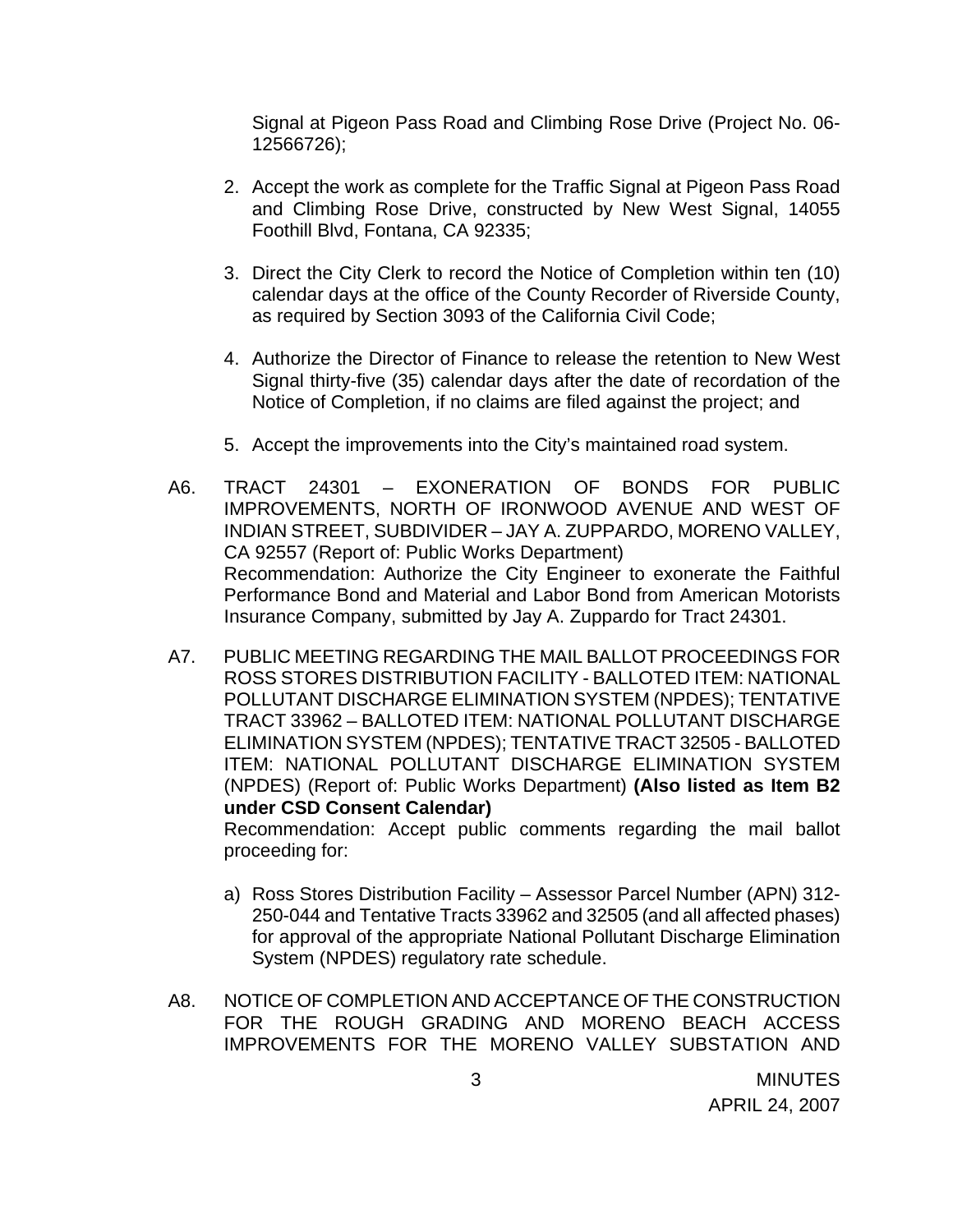SWITCH YARD, PROJECT NO. 06-60161026 (Report of: Public Works Department) Recommendation:

- 1. Ratify Contract Change Order No. 1 (Final);
- 2. Accept the work as complete for the construction of Rough Grading and Moreno Beach Access Improvements for the Moreno Valley Substation and Switch Yard by Laird Construction Co., 9460 Lucas Ranch Road, Rancho Cucamonga, California 91730;
- 3. Direct the City Clerk to record the Notice of Completion within ten (10) days at the office of the County Recorder of Riverside County, as required by Section 3093 of the California Civil Code;
- 4. Authorize the Director of Finance to release the retention to Laird Construction Co., thirty-five (35) calendar days after the date of recordation of the Notice of Completion, if no claims are filed against the project; and
- 5. Accept the improvements into the City's maintained road system.
- A9. NOTICE OF COMPLETION AND ACCEPTANCE OF THE CONSTRUCTION FOR THE BOEING STREET AND MCDONNEL STREET SIDEWALK IMPROVEMENTS FROM ADRIENNE AVENUE TO BAY AVENUE, PROJECT NO. 05-14768524 (Report of: Public Works Department) Recommendation:
	- 1. Ratify Contract Change Order No. 1 (Final).
	- 2. Accept the work as complete for the construction of Boeing Street and McDonnel Street Sidewalk Improvements from Adrienne Avenue to Bay Avenue by C.S. Legacy Construction, Inc., 13263 Yorba Avenue, Chino, California 91710.
	- 3. Direct the City Clerk to record the Notice of Completion within ten (10) days at the office of the County Recorder of Riverside County, as required by Section 3093 of the California Civil Code;
	- 4. Authorize the Director of Finance to release the retention to C.S. Legacy Construction Inc. thirty-five (35) calendar days after the date of recordation of the Notice of Completion, if no claims are filed against the project; and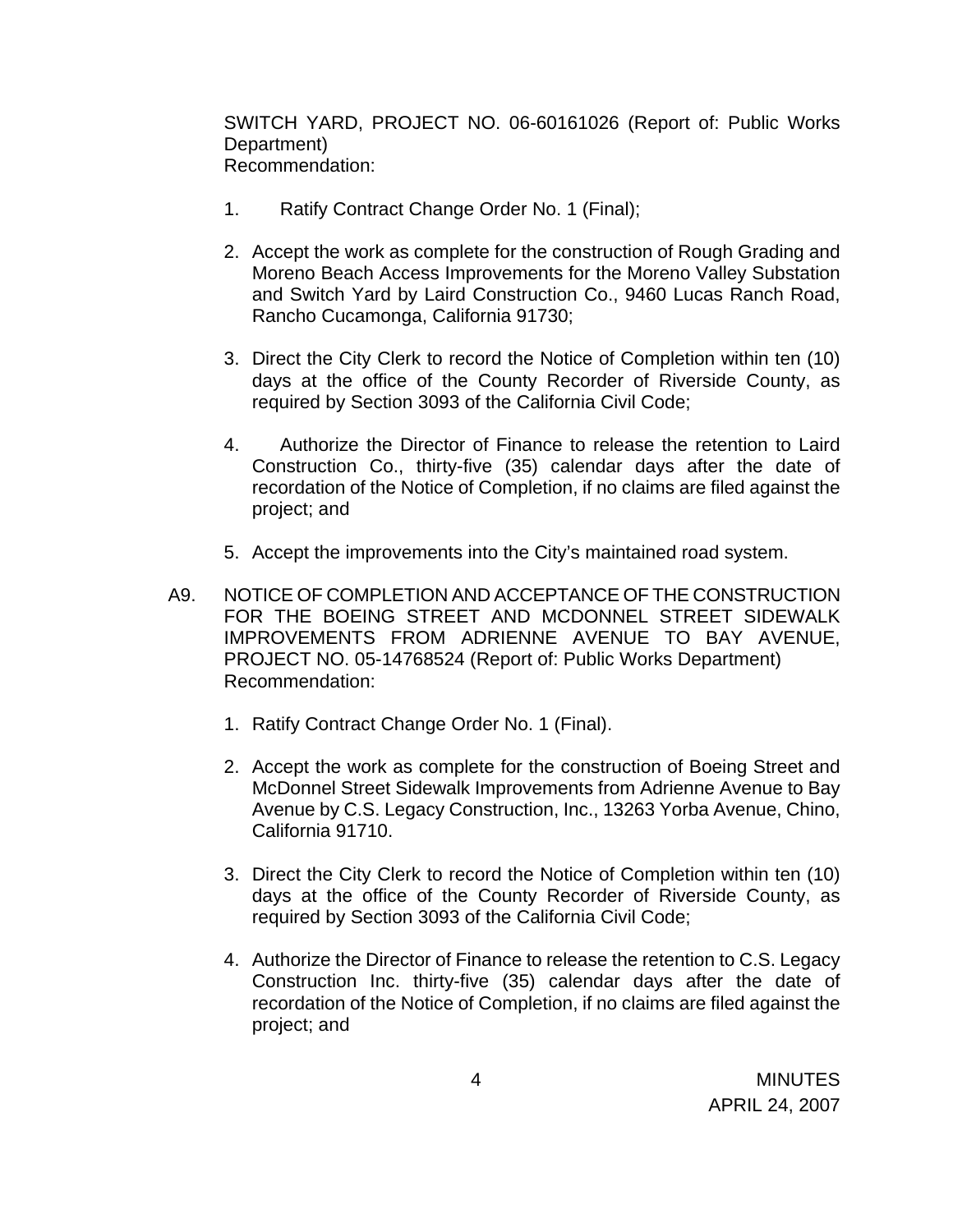- 5. Accept the improvements into the City's maintained road system
- A10. AWARD OF BID FOUR (4) ANIMAL SERVICES TRUCKS (BID NO. 06/07- 04) (Report of: Administrative Services Department) Recommendation:
	- 1. Award the bid to purchase four (4) Animal Services trucks to Fairview Ford of San Bernardino, California; and
	- 2. Authorize the Finance Director to issue a purchase order to Fairview Ford in the amount of \$195,618.49.
- A11. RESOLUTION NO. 2007-41 APPROVE AND AUTHORIZE EXECUTION OF PROGRAM SUPPLEMENT AGREEMENT NO. M021 REV. 1 TO ADMINISTERING AGENCY-STATE AGREEMENT FOR FEDERAL-AID PROJECTS NO. 08-5441 FOR THE STATE ROUTE 60/NASON STREET INTERCHANGE IMPROVEMENTS, FEDERAL PROJECT NO. HP21STPL-0027(012), PROJECT NO. 98-25897 (Report of: Public Works Department) Recommendation:
	- 1. Adopt Resolution No. 2007-41, and approve and authorize the execution of Program Supplement Agreement No. M021 Rev. 1 to Administering Agency-State Agreement for Federal Aid Projects No. 08-5441 for right-of-way engineering and acquisition; and

Resolution No. 2007-41

A Resolution of the City Council of the City of Moreno Valley, California, Approving and Authorizing Execution of Program Supplement Agreement No. M021 Rev. 1 to Administering Agency-State Agreement for Federal-Aid Projects No. 08-5441 Between the State of California, Acting by and Through the Department of Transportation, and the City of Moreno Valley, for Federal Project No. HP21STPL-0027 (012)

- 2. Authorize the Public Works Director/City Engineer to execute Program Supplement Agreement No. M021 Rev. 1.
- A12. ORDINANCE NO. 742 AN ORDINANCE OF THE CITY COUNCIL OF THE CITY OF MORENO VALLEY AMENDING TITLE 3 OF THE CITY OF MORENO VALLEY MUNICIPAL CODE, BY AMENDING CHAPTER 3.48, RELATING TO THE LOCAL DEVELOPMENT MITIGATION FEE FOR FUNDING THE PRESERVATION OF NATURAL ECOSYSTEMS IN ACCORDANCE WITH THE WESTERN RIVERSIDE COUNTY MULTIPLE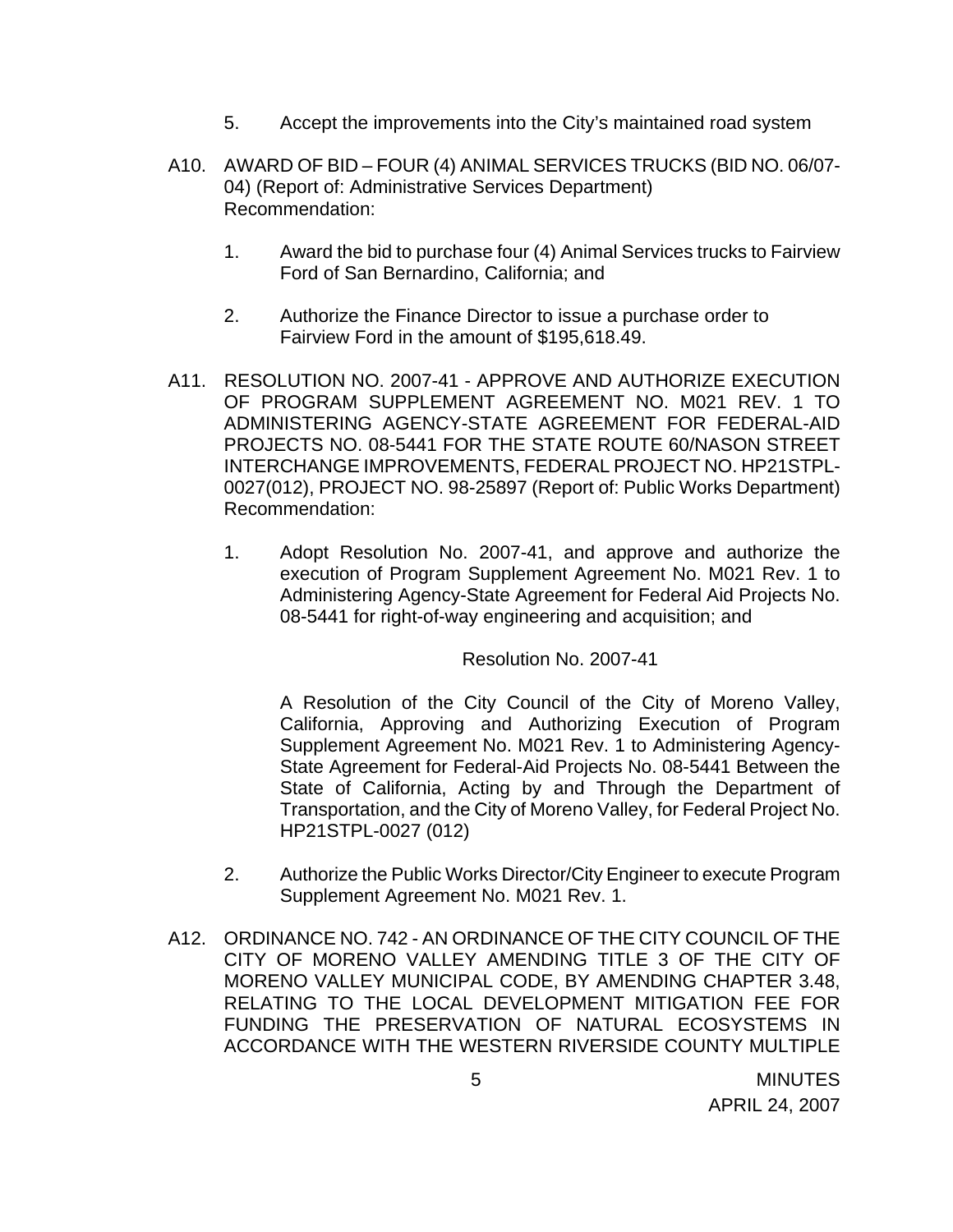SPECIES HABITAT CONSERVATION PLAN (RECEIVED FIRST READING AND INTRODUCTION ON APRIL 10, 2007 ON A 5-0 VOTE) (Report of: Community Development Department) Recommendation: Adopt Ordinance No. 742.

#### Ordinance No. 742

An Ordinance of the City Council of the City of Moreno Valley Amending Title 3 of the City of Moreno Valley Municipal Code, by Amending Chapter 3.48, Relating to the Local Development Mitigation Fee for Funding the Preservation of Natural Ecosystems in Accordance with the Western Riverside County Multiple Species Habitat Conservation Plan

A13. MINUTES - REGULAR MEETING OF APRIL 10, 2007 (Report of: City Clerk's Department) Recommendation: Approve as submitted.

#### **B. CONSENT CALENDAR** - **COMMUNITY SERVICES DISTRICT**

- B1. ORDINANCES FIRST READING BY TITLE ONLY Waived reading of all Ordinance Introductions and read by title only.
- B2. PUBLIC MEETING REGARDING THE MAIL BALLOT PROCEEDINGS FOR TENTATIVE TRACT 33962 - BALLOTED ITEMS: COMMUNITY SERVICES DISTRICT (CSD) ZONES B AND D; AND TENTATIVE TRACT 32505 - BALLOTED ITEMS: CSD ZONES B AND E (Report of: Public Works Department) **(Also listed as Item A7 under City Council Consent Calendar)**

 Recommendation: Accept public comments regarding the mail ballot proceedings for:

- a) Tentative Tract 33962 (and all affected phases) for inclusion into and approval of the annual parcel charge for CSD Zone B (Residential Street Lighting) and CSD Zone D (Parkway Landscape Maintenance); and Tentative Tract 32505 (and all affected phases) for inclusion into and approval of the annual parcel charge for CSD Zone B and CSD Zone E (High-Service-Level Parkway Landscape Maintenance).
- B3. MINUTES REGULAR MEETING OF APRIL 10, 2007 (Report of: City Clerk's Department) Recommendation: Approve as submitted.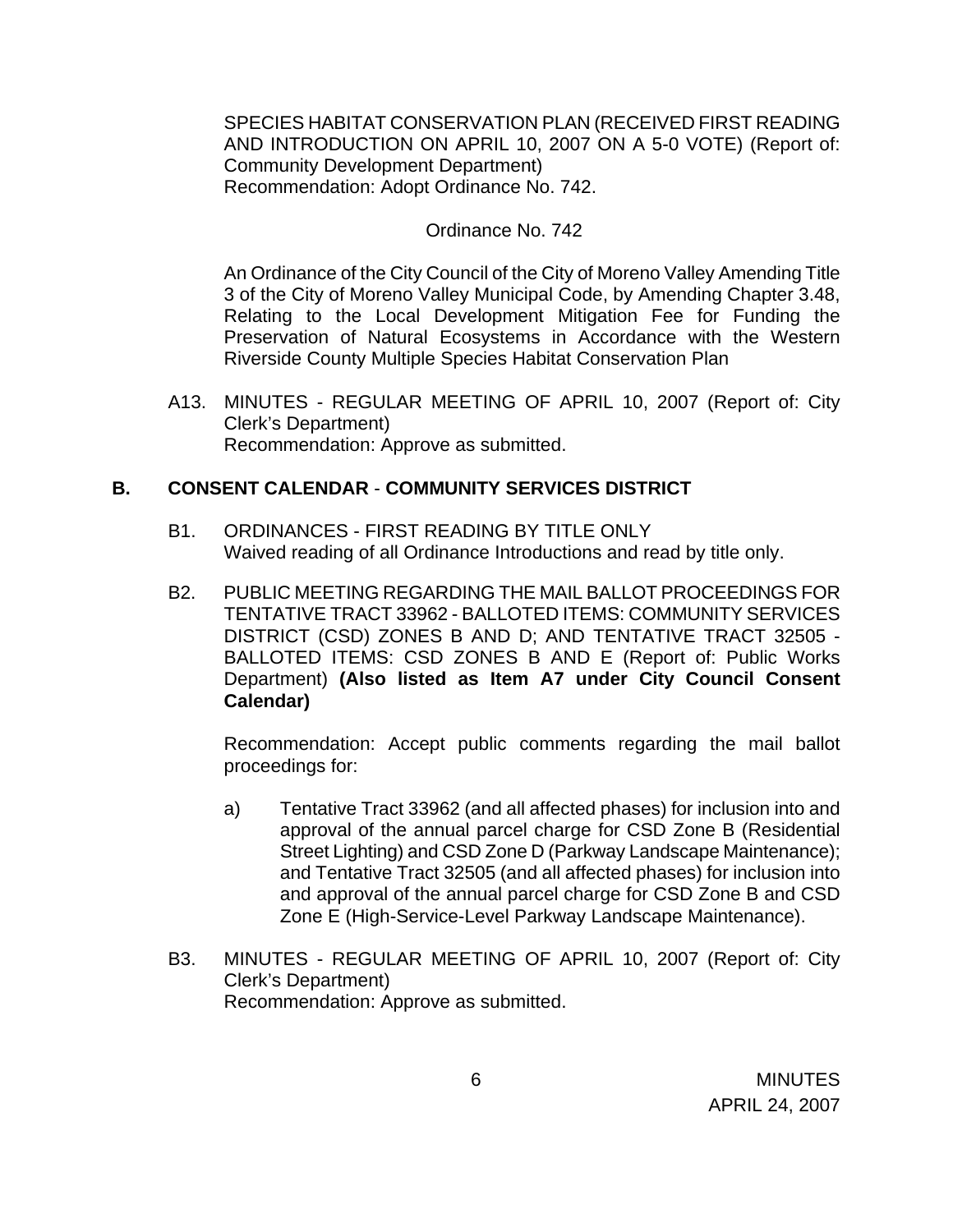## **C. CONSENT CALENDAR** - **COMMUNITY REDEVELOPMENT AGENCY**

- C1. ORDINANCES FIRST READING BY TITLE ONLY Waived reading of all Ordinance Introductions and read by title only.
- C2. MINUTES REGULAR MEETING OF APRIL 10, 2007 (Report of: City Clerk's Department) Recommendation: Approve as submitted.

# **D. CONSENT CALENDAR** - **BOARD OF LIBRARY TRUSTEES**

- D1. ORDINANCES FIRST READING BY TITLE ONLY Waived reading of all Ordinance Introductions and read by title only.
- D2. MINUTES REGULAR MEETING OF APRIL 10, 2007 (Report of: City Clerk's Department) Recommendation: Approve as submitted.

## **Joint Consent Calendar Items A2 – D2 approved by a 5-0 vote m/Flickinger, s/Batey.**

# **E. PUBLIC HEARINGS**

E1. PUBLIC HEARING REGARDING MAIL BALLOT PROCEEDINGS FOR THE PROPOSED INCREASE IN THE CSD ZONE E (HIGH-SERVICE-LEVEL PARKWAY LANDSCAPE MAINTENANCE) ANNUAL PARCEL CHARGE FOR ZONE E-2 (HIDDEN SPRINGS) AND ZONE E-7 (CENTERPOINTE) (Report of: Public Works Department) Recommendation: That the Mayor and Members of the City Council, acting in their respective capacities as President and Members of the Board of Directors of the Moreno Valley Community Services District (the "CSD Board"), after conducting the public hearing:

President White opened the public testimony portion of the public hearing; there being none, public testimony was closed.

1. Tabulate the mail ballots for the proposed increase in the CSD Zone E annual parcel charge for Zone E-2 (Hidden Springs) and Zone E-7 (Centerpointe);

# **Approved by a 5-0 vote. m/Stewart, s/Flickinger.**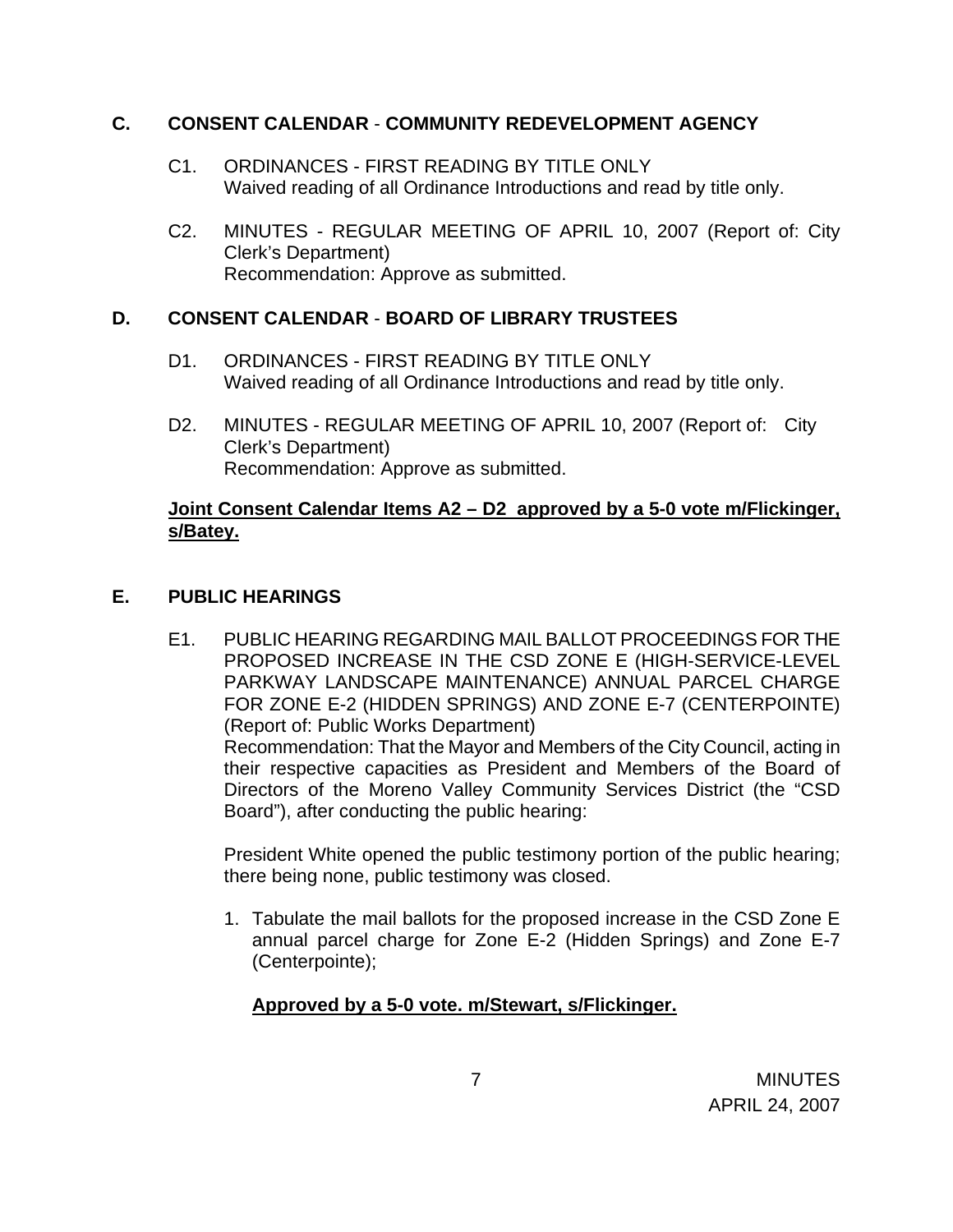## **ITEM CONTINUED UNTIL LATER IN THE MEETING TO ALLOW FOR TABULATION OF THE BALLOTS.**

E2. PUBLIC HEARING TO CONSIDER PUBLIC COMMENTS REGARDING THE MAIL BALLOT PROCEEDING FOR COMMUNITY SERVICES DISTRICT (CSD) ZONE D (PARKWAY LANDSCAPE MAINTENANCE) FOR SEVEN (7) TRACTS (Report of: Public Works Department) Recommendation: That the City Council, acting in their respective capacities as President and Members of the Board of Directors of the Moreno Valley Community Services District (the "CSD Board"), after conducting the public hearing:

 President White opened the public testimony portion of the public hearing. Public testimony was received from Percy Vidal.

1. Tabulate the mail ballots for the proposed increase in the CSD Zone D parcel charges for tracts 17033, 19208, 19210, 19363, 19434, 20859, and 21597;

## **Approved by a 5-0 vote. m/Flickinger, s/Batey.**

# **ITEM CONTINUED UNTIL LATER IN THE MEETING TO ALLOW FOR TABULATION OF THE BALLOTS.**

E3. PUBLIC HEARING TO ADOPT FISCAL YEAR 2006-2007 ANNUAL ACTION PLAN AMENDMENT #1 AND #2 (Report of: Economic Development Department)

Recommendation: That the City Council:

1. Conduct a Public Hearing to allow the public an opportunity to comment on the proposed 2006-07 Annual Action Plan Amendment #1 and #2;

Mayor White opened the public testimony portion of the public hearing; there being none, public testimony was closed.

2. Adopt the proposed 2006-07 Annual Action Plan Amendment #1;

#### **Approved by a 5-0 vote. m/Batey, s/Stewart**

3. Adopt the proposed 2006-07 Annual Action Plan Amendment #2;

#### **Approved by a 5-0 vote. m/Batey, s/West.**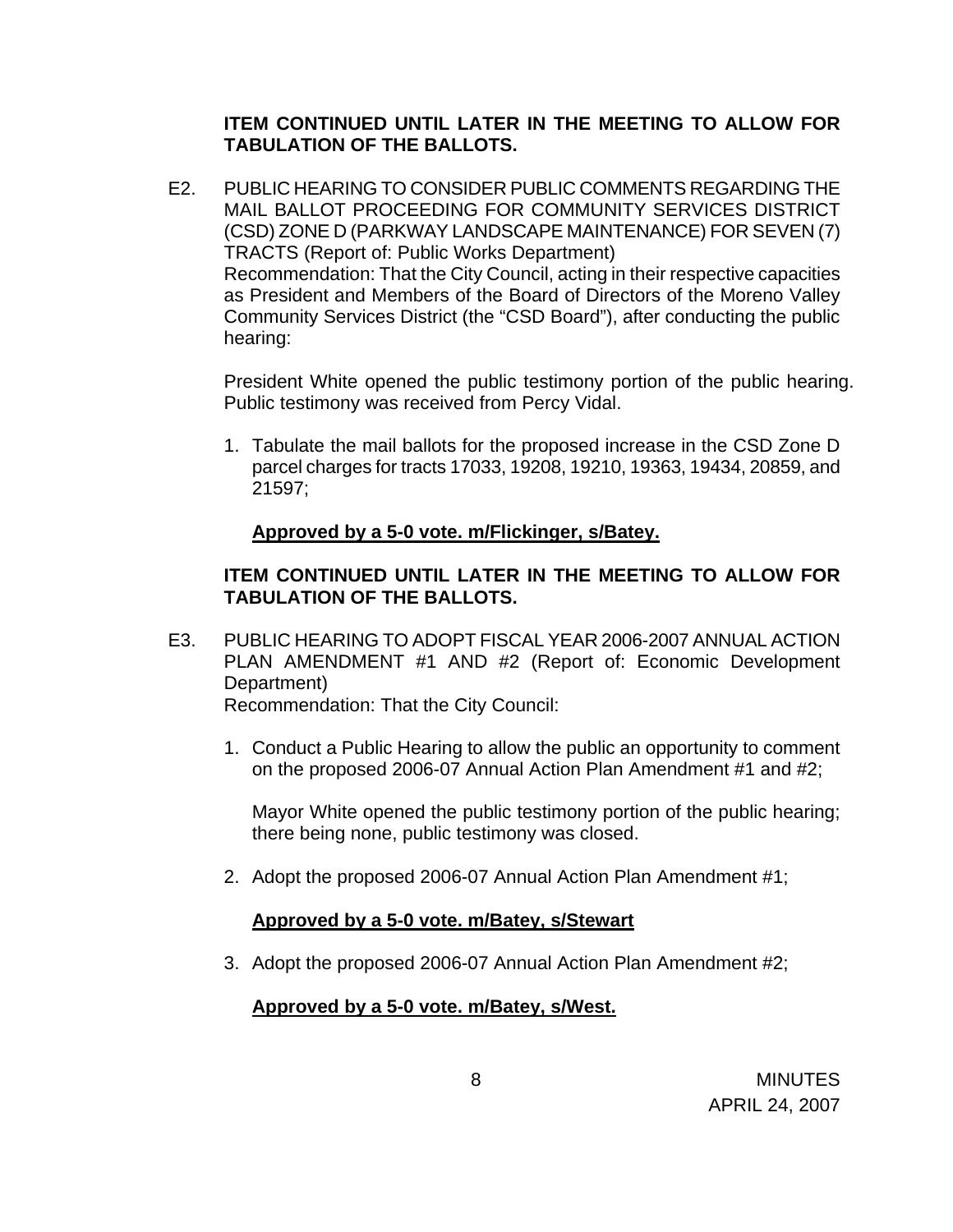4. Authorize the transfer of \$306,425 from account #280.68625 to account #280.68525; and

# **Approved by a 5-0 vote. m/Batey, s/West.**

5. Authorize the transfer of \$253,329 from account #280.68625 to account #280.68425.

## **Approved by a 5-0 vote. m/Batey, s/West.**

E4. A PUBLIC HEARING ON THE PLANNING COMMISSION'S DECEMBER 21, 2006 DENIAL OF ZONE CHANGE APPLICATION PA05-0133 AND TENTATIVE PARCEL MAP NO. 33686 (PA05-0132). TENTATIVE PARCEL MAP NO. 33686 PROPOSES TO SUBDIVIDE 1.15-ACRES INTO FOUR LOTS. APPROVAL OF THE MAP REQUIRES APPROVAL OF A ZONE CHANGE FROM RA-2 TO R3. THE GENERAL PLAN DESIGNATION FOR THE PROJECT SITE IS R5. THE PROPOSED ZONE CHANGE TO R3 WOULD INCLUDE THE PROJECT SITE AS WELL AS SURROUNDING PROPERTIES ON ASSESSOR'S PARCEL NUMBERS: 474-161-005, 015, 016, 032, 034, AND 035. THE PROJECT SITE IS LOCATED APPROXIMATELY 180-FEET NORTH OF IRONWOOD AVENUE BETWEEN MATTHEWS ROAD AND FRANKLIN STREET (Report of: Community Development Department)

 Recommendation: That the City Council conduct a public hearing for review of the action taken by the Planning Commission to deny Zone Change application PA05-0133 and Tentative Parcel Map No. 33686 (PA05-0132), and subsequent to the public hearing:

A presentation was made by George Hernandez, the appellant.

Mayor White opened the public testimony portion of the public hearing. Public testimony was received from J. Bob Roberson, John Swartz, and Dominique Vandenhove, all supporting the denial.

A rebuttal was made by the appellant.

1. Approve Resolution No. 2007-42, upholding the Planning Commission's action to deny Zone Change application PA05-0133 and Tentative Parcel Map No. 33686 (PA05-0132) subject to the findings contained in said City Council Resolution.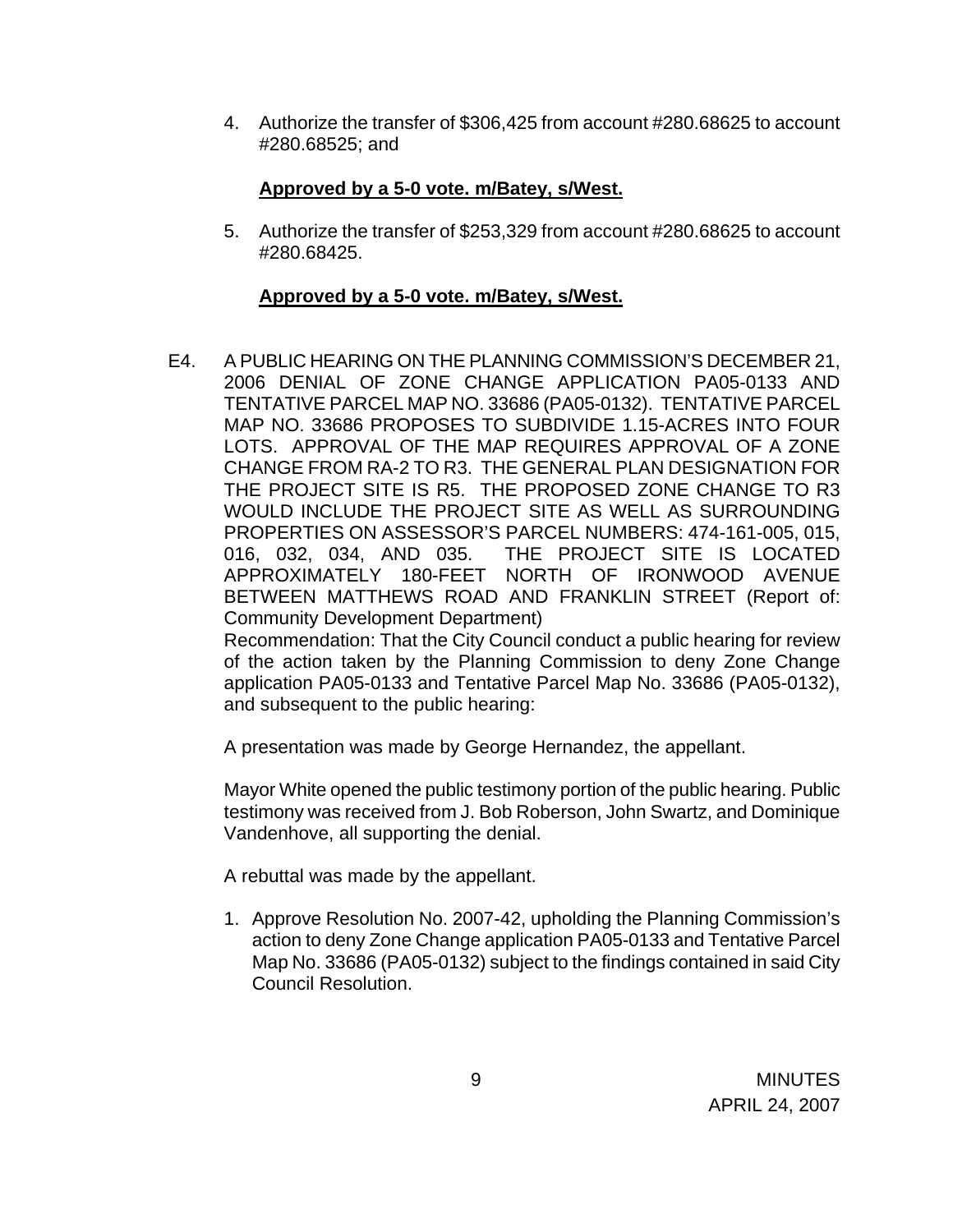### Resolution No. 2007-42

A Resolution of the City Council of the City of Moreno Valley, California, Upholding the Planning Commission's Denial of Zone Change Application PA05-0133 to Change the Zoning Designation from RA-2 to R3 for 2.86- Acres Located Within Assessor's Parcel Numbers 474-161-005, 015, 016, 032, 034, and 035 and PA05-0132 (Tentative Parcel Map No. 33686) to Subdivide the 1.15-Acres of Assessor Parcel Number 473-161-035 into Four Single-Family Residential Lots in the R3 Zone

## **Approved by a 5-0 vote to deny the appeal but refer the lot split back to Planning Commission for a 2-lot subdivision. m/Stewart, s/Flickinger.**

- E5. ZONE CHANGE FROM LIGHT INDUSTRIAL (LI) TO BUSINESS PARK MIXED USE (BPX) FOR THE 1.67 ACRES OF PARCEL 9 OF TENTATIVE PARCEL MAP NO. 34572, LOCATED AT THE NORTHWEST CORNER OF FREDERICK STREET AND CACTUS AVENUE (Report of: Community Development Department) Recommendation: That the City Council:
	- 1. Conduct a public hearing for review of PA06-0044 (Zone Change);

Mayor White opened the public testimony portion of the public hearing; there being none, public testimony was closed.

2. Adopt a Negative Declaration for PA06-0044 (Zone Change). The project, individually and cumulatively, will not result in a significant effect on the environment; and

# **Approved by a 5-0 vote. m/Flickinger, s/Batey.**

3. Introduce Ordinance No. 743 approving PA06-0044, Zone Change from Light Industrial (LI) to Business Park Mixed Use (BPX), based on the findings in the Ordinance, and the revised Zoning Atlas page as attached to the ordinance as Exhibit A.

#### Ordinance No. 743

 An Ordinance of the City Council of the City of Moreno Valley, California, Approving PA06-0044 (Zone Change) to Change the Land Use from Light Industrial to Business Park Mixed Use for the 1.67-Acres of Parcel 9, of Tentative Parcel Map No. 34572, Located at the Northwest Corner of Frederick Street and Cactus Avenue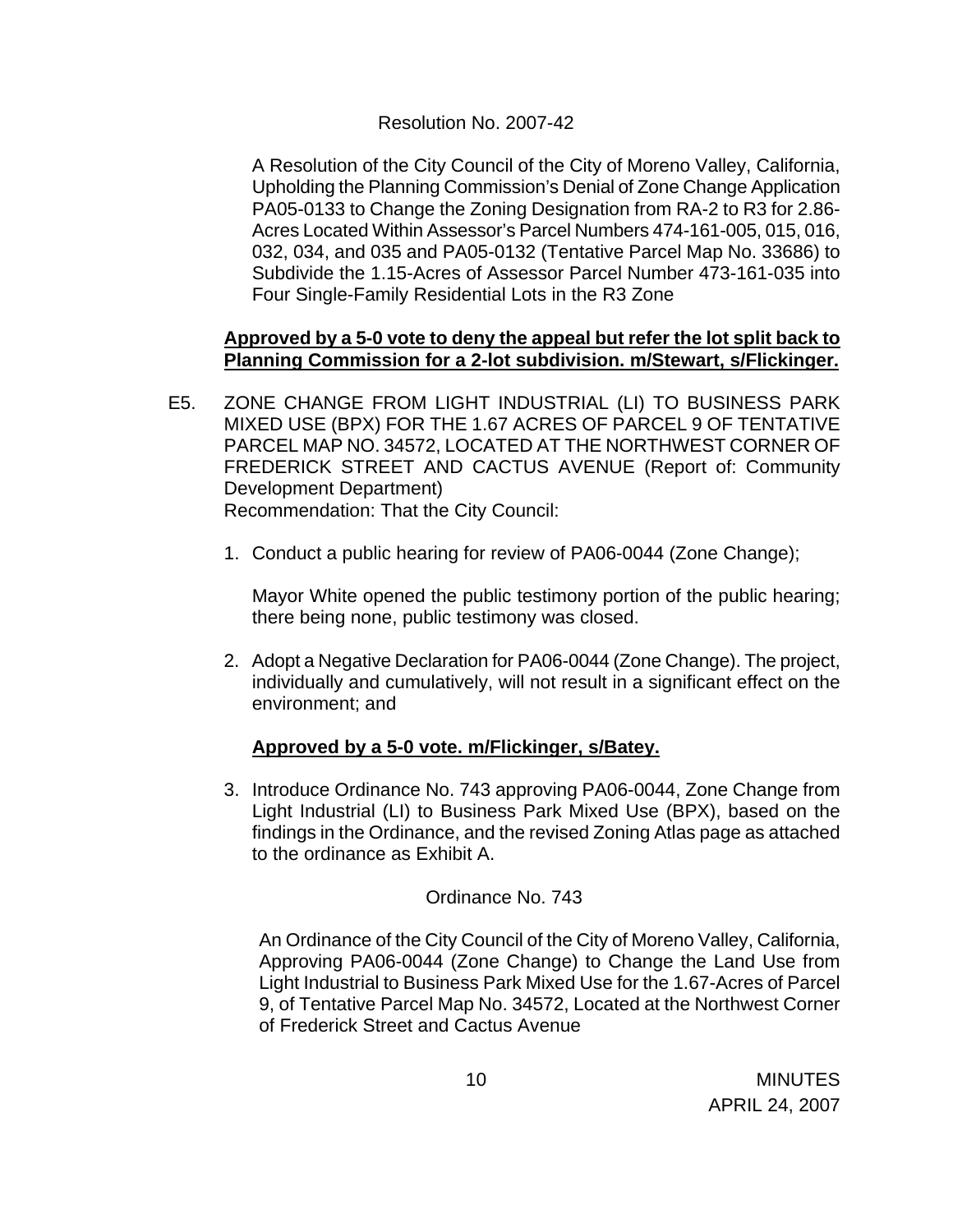### **Approved by a 5-0 vote. m/Flickinger, s/Batey.**

- E6. ADOPTION OF FY 2007-08 FEE RESOLUTION AND FEE SCHEDULE (Report of: Finance Department) Recommendation: That the City Council:
	- 1. Conduct a Public Hearing to receive public input on the Proposed FY 2007-08 Fee Schedule; and

Mayor White opened the public testimony portion of the public hearing; there being none, public testimony was closed.

2. Adopt Resolution No. 2007-43, approving the Fee Schedule for FY 2007- 08.

#### Resolution No. 2007-43

A Resolution of the City Council of the City of Moreno Valley, California, Increasing and Establishing Specified Fees for Various Services; Maintaining the Present Level of Certain Fees; Reducing the Level of Certain Fees; and Incorporating Certain Prior Enactments

## **Approved by a 5-0 vote to approve as amended to delete the fees for the Parking Program Permit and return when the program itself is approved. m/Stewart, s/West.**

#### **AGENDA ORDER**

#### E1. **(CONTINUED FROM EARLIER IN THE EVENING)**

 PUBLIC HEARING REGARDING MAIL BALLOT PROCEEDINGS FOR THE PROPOSED INCREASE IN THE CSD ZONE E (HIGH-SERVICE-LEVEL PARKWAY LANDSCAPE MAINTENANCE) ANNUAL PARCEL CHARGE FOR ZONE E-2 (HIDDEN SPRINGS) AND ZONE E-7 (CENTERPOINTE) (Report of: Public Works Department)

 Recommendation: That the Mayor and Members of the City Council, acting in their respective capacities as President and Members of the Board of Directors of the Moreno Valley Community Services District (the "CSD Board"), after conducting the public hearing:

The Secretary announced the results as follows:

 Hidden Springs – Zone E-2 – "Passes" Centerpointe – Zone E-7 – "Passes"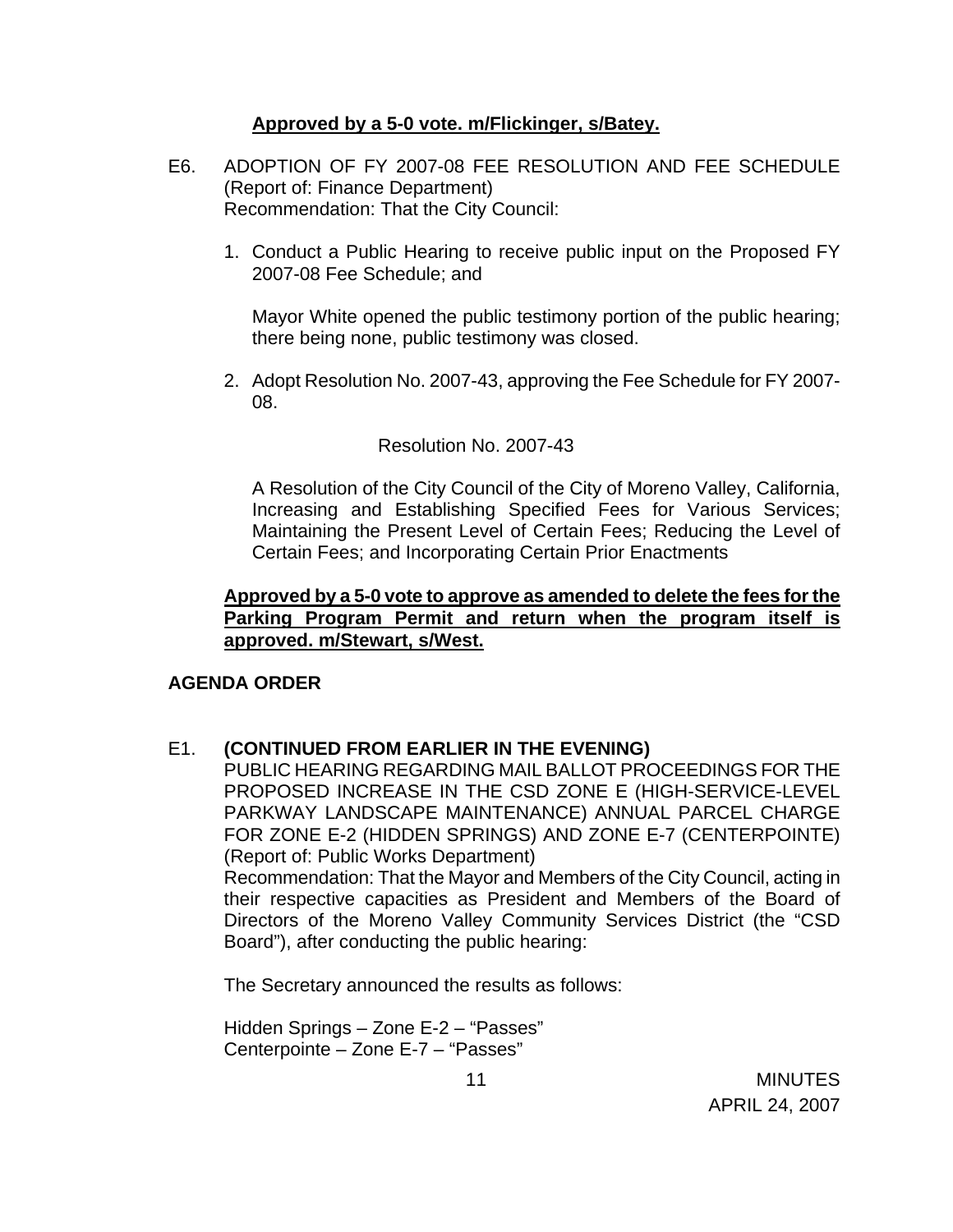2. Verify and accept the results of the mail ballot proceedings as identified on the Official Tally Sheet and Assessor Parcel Number (APN) listing;

## **Approved by a 5-0 vote. m/Stewart, s/West.**

3. Receive and file with the City Clerk's Office the accepted Official Tally Sheet and APN listing; and

## **Approved by a 5-0 vote. m/Stewart, s/West.**

4. If approved, authorize and impose the approved CSD Zone E annual parcel charge for Zone E-2 (Hidden Springs) and Zone E-7 (Centerpointe).

## **Approved by a 5-0 vote. m/Stewart, s/West.**

## E2. **(CONTINUED FROM EARLIER IN THE EVENING)**

 PUBLIC HEARING TO CONSIDER PUBLIC COMMENTS REGARDING THE MAIL BALLOT PROCEEDING FOR COMMUNITY SERVICES DISTRICT (CSD) ZONE D (PARKWAY LANDSCAPE MAINTENANCE) FOR SEVEN (7) TRACTS (Report of: Public Works Department)

 Recommendation: That the City Council, acting in their respective capacities as President and Members of the Board of Directors of the Moreno Valley Community Services District (the "CSD Board"), after conducting the public hearing:

The Secretary announced the results as follows:

Tract  $17033 -$ Zone D – "Fails" Tract 19208 – Zone D – "Fails" Tract 19210 – Zone D – "Passes" Tract 19363 – Zone D – "Fails" Tract 19434 – Zone D - "Fails" Tract 20859 – Zone D - "Fails" Tract 21587 – Zone D – "Fails"

2. Verify and accept the results of the mail ballot proceedings as identified on the Official Tally Sheet and Assessors Parcel Number (APN) listing;

# **Approved by a 5-0 vote. m/Batey, s/Stewart.**

3. Receive and file with the City Clerk's office the accepted CSD Official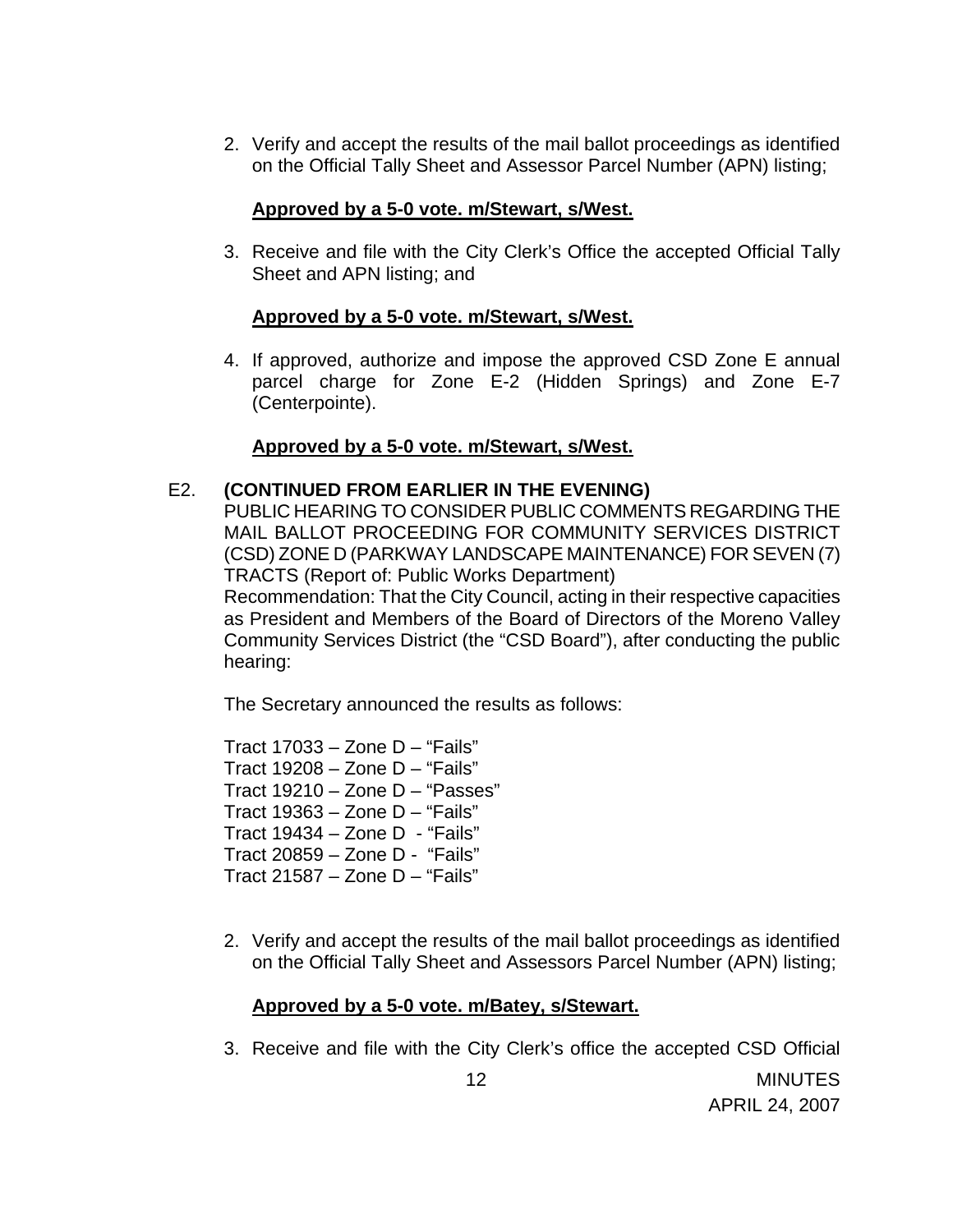Tally Sheet and APN listing; and

## **Approved by a 5-0 vote. m/Batey, s/Stewart.**

4. If approved, authorize and impose the proposed increase in the CSD Zone D annual parcel charge for tract 19210 only.

#### **Approved by a 5-0 vote. m/Batey, s/Stewart.**

E7. PUBLIC HEARING AND RESOLUTION NO. 2007-44 RESCINDING AND RE-STATING RESOLUTION NO. 2006-52 REGARDING THE TRANSPORTATION UNIFORM MITIGATION FEE (Report of: Public Works Department)

 Recommendation: That the City Council conduct a public hearing and adopt Resolution No. 2007-44, approving the revised Traffic Uniform Mitigation Fee Schedule.

Mayor White opened the public testimony portion of the public hearing; there being none, public testimony was closed.

#### Resolution No. 2007-44

A Resolution of the City Council of the City of Moreno Valley, California, Amending the Transportation Uniform Mitigation Fee (TUMF) Applicable to all Developments in the City of Moreno Valley

#### **Approved by a 5-0 vote. m/Stewart, s/Batey.**

## **F. ITEMS REMOVED FROM CONSENT CALENDARS FOR DISCUSSION OR SEPARATE ACTION - NONE**

#### **G. REPORTS**

#### G1. CITY COUNCIL REPORTS ON REGIONAL ACTIVITIES

- a) Report on March Joint Powers Commission by Council Member **Stewart** 
	- a. Stated the Commission interviewed three candidates for the Director position – asked the Interim Director to consider staying on for three years – a special meeting will be held on May 2 to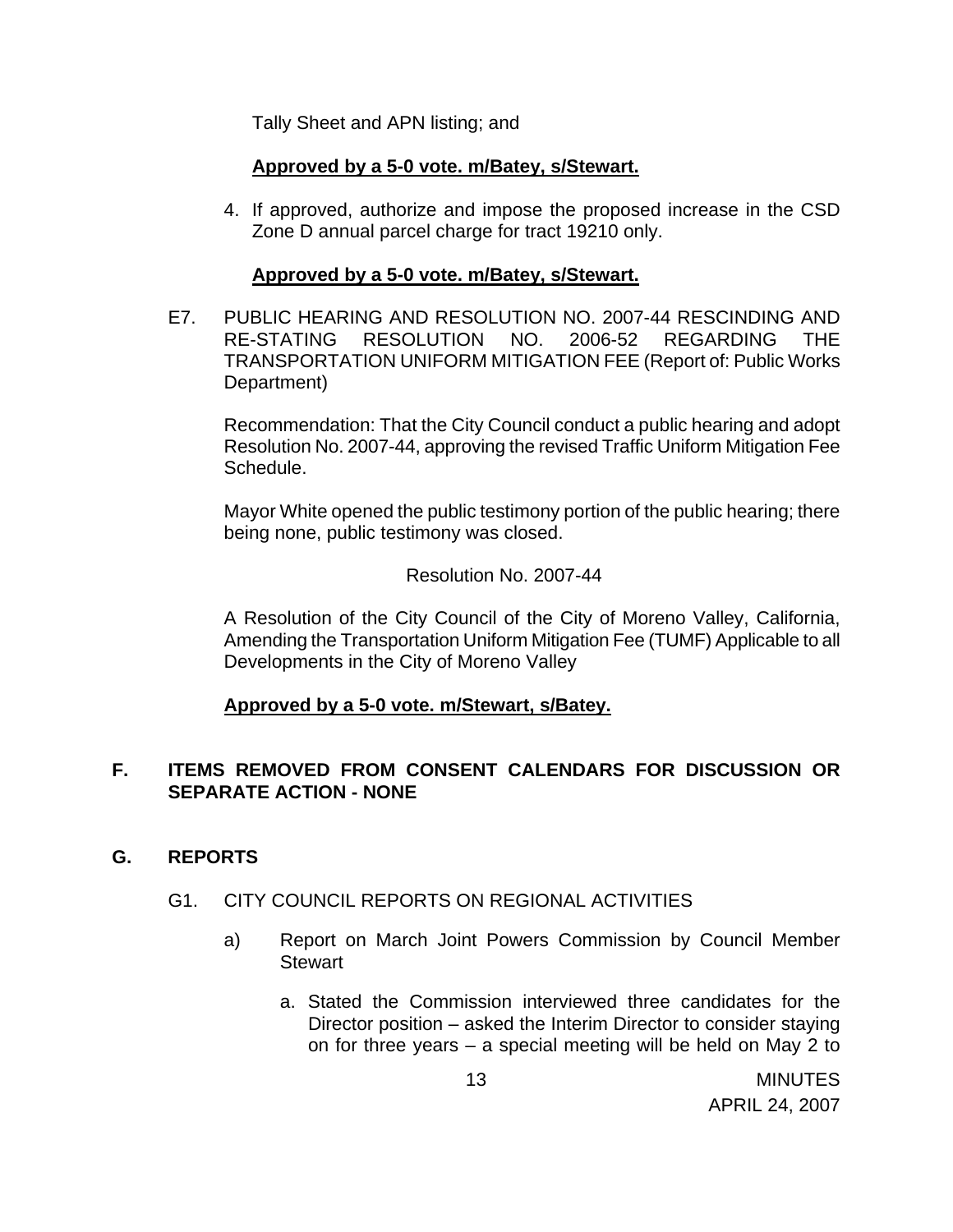consider and ratify a contract with the Interim Director.

- b. Noise Subcommittee met and approved a \$49,000 contract to address noise monitoring.
- G2. CITY MANAGER'S REPORT (Informational Oral Presentation not for Council action) – None given

## **H. LEGISLATIVE ACTIONS**

ORDINANCES - 1ST READING AND INTRODUCTION

H1. ORDINANCE NO. 744 RELATING TO VIDEO FRANCHISE FEES, CUSTOMER SERVICE, AND OTHER VIDEO-RELATED MATTERS (Report of: Assistant to the City Manager) Recommendation: That the City Council introduce Ordinance No. 744, an Ordinance of the City of Moreno Valley, relating to video franchise fees, customer service, and other video-related matters.

Ordinance No. 744

An Ordinance of the City Council of the City of Moreno Valley, California, Amending Title 5 of the City of Moreno Valley Municipal Code, by Adding a New Chapter 5.22 Regarding Video Franchise Fees, Customer Service and other Video-Related Matters

#### **Approved by a 5-0 vote. m/Batey, s/West.**

ORDINANCES - 2ND READING AND ADOPTION

ORDINANCES - URGENCY ORDINANCES – NONE

RESOLUTIONS – NONE

PUBLIC COMMENTS **ON ANY SUBJECT NOT ON THE AGENDA** UNDER THE JURISDICTION OF THE CITY COUNCIL ARE AS FOLLOWS:

#### Daryl Terrell

1) Quoted Bobby Kennedy's comments regarding acts of violence – violence happens here in our community also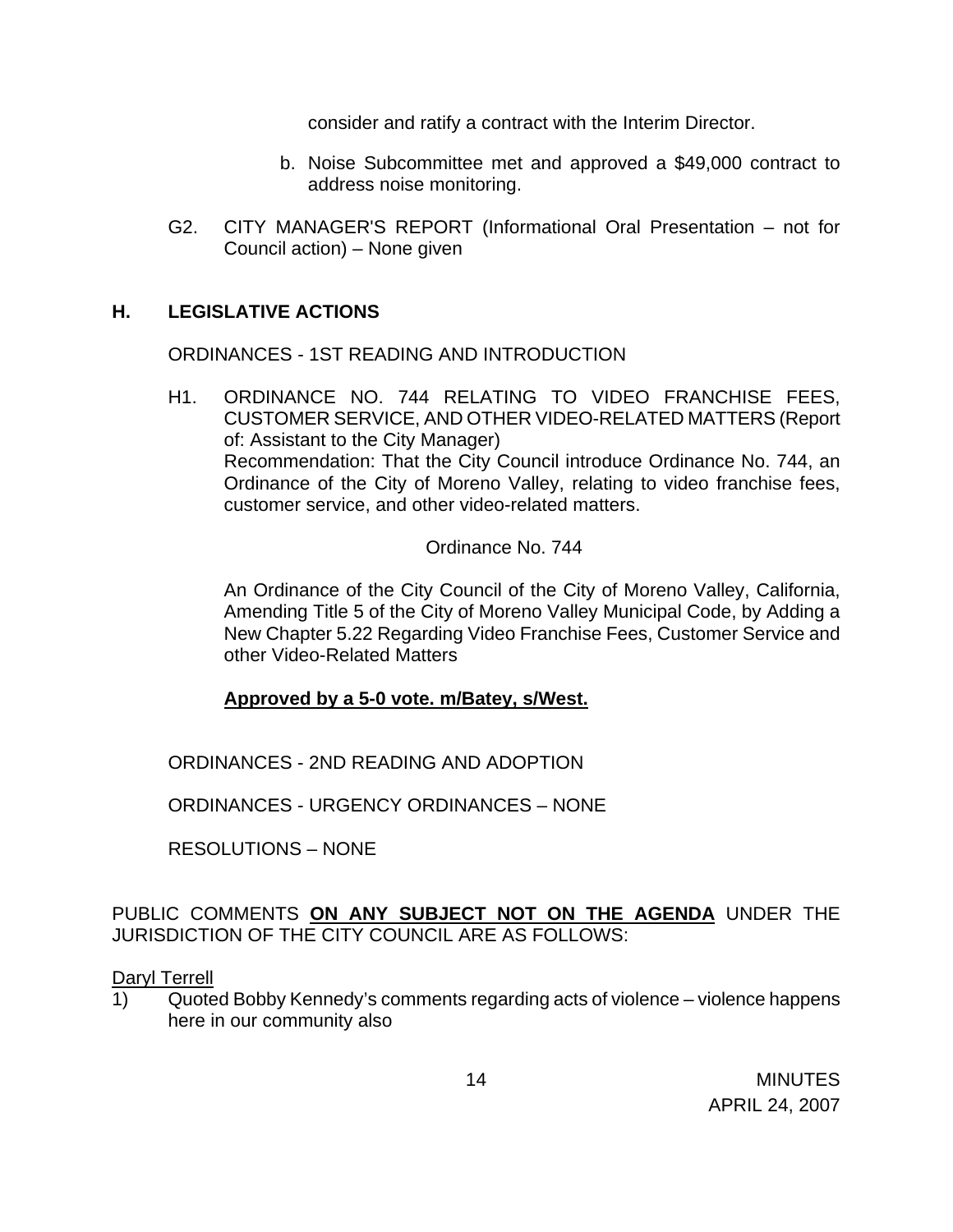# **CLOSING COMMENTS AND/OR REPORTS OF THE CITY COUNCIL, COMMUNITY SERVICES DISTRICT, OR COMMUNITY REDEVELOPMENT AGENCY**

### Mayor Pro Tem Batey

- 1) Announced the Parks & Recreation After School Program Reading Contest is coming to an end, and this year the winners will be taken to the Harkins Theaters to see a screening of Shrek 3 as well as have snacks and take a behind-the-scenes tour of the theater – good to see these kids reading – reading builds success
- 2) Would like to meet with the City Manager regarding the recent City Manager's Report
- 3) Disabled parking spots need to be clearly marked asked which staff member is in charge of monitoring this
- 4) Grand opening of the Aqueduct Bikeway was great!

## Council Member Flickinger

- 1) Informed the Council that the battle over the Department of Motor Vehicles location is not over – needs to be made clear to our elected representatives in Sacramento that East Riverside is not Moreno Valley and Moreno Valley still needs its own DMV office
- 2) Excited about the opening of the Aqueduct Bikeway thanked the Council would like to see the bikeway eventually extend to Lake Perris
- 3) Mail ballot proceedings this evening were disappointing very sad to see that so many failed
- 4) Homeless census has been completed 45 homeless in Moreno Valley
- 5) Noise Ordinance will be effective on 4/26
- 6) Announced that the City lost its wonderful Security Guard, John Carr, last week, would like to close tonight's meeting in honor of John

# Council Member Stewart

- 1) Thanked Council Member Flickinger and the Police Chief Hall for attending tomorrow night's Hidden Springs HOA in his absence – Hidden Springs residents voted in favor of the zone fees for landscaping – this is because they are aware of what their money is going towards so they support this even though it is costly
- 2) Daryl Terrell expressed some concerns that are very valid if one sees signs of a mental problem with an individual please act on that and contact the proper authorities
- 3) John Carr was a very friendly, outgoing individual who will be missed by all of us here at City Hall – great loss to our City – recognize those you love while they are still here

# Council Member West